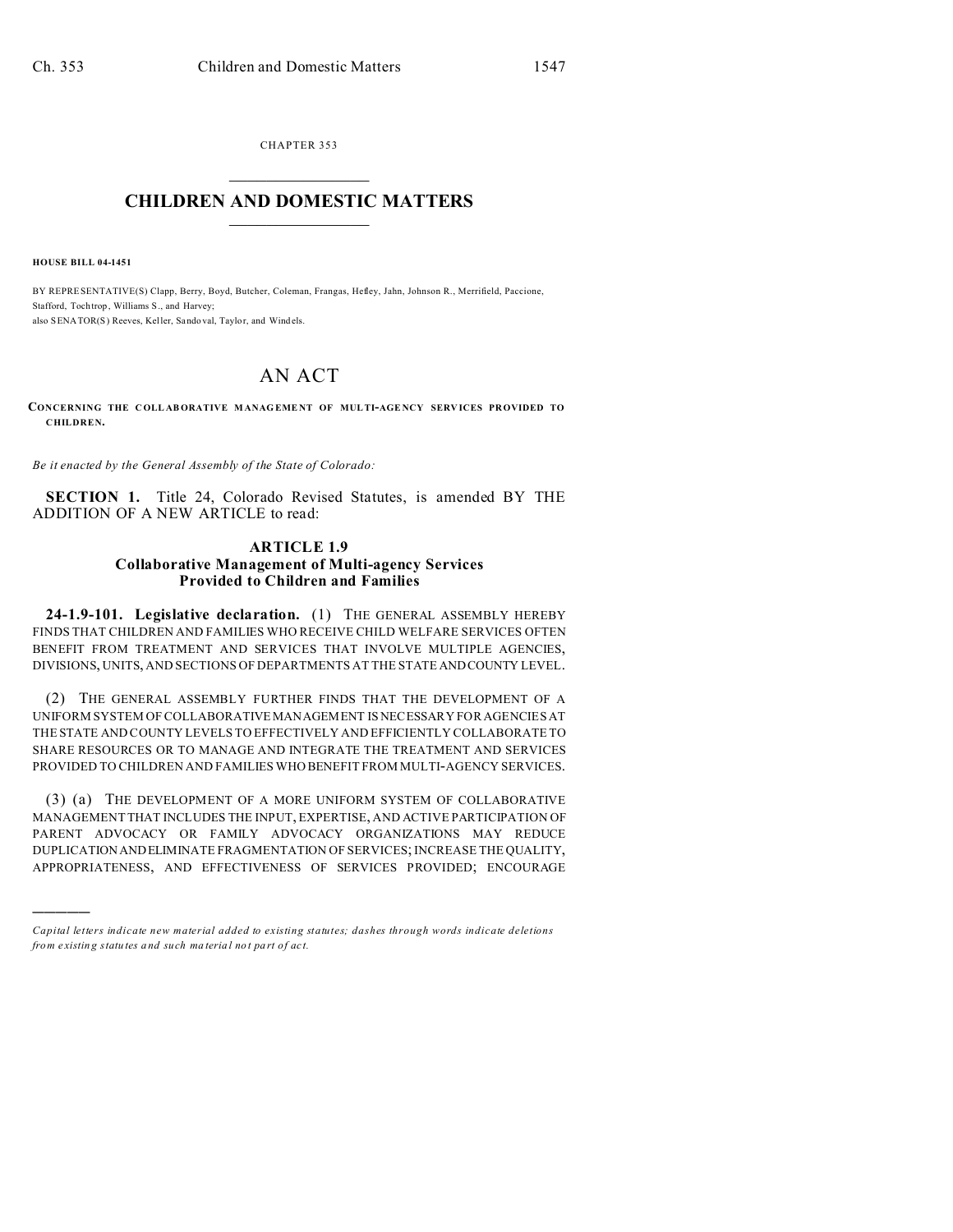COST-SHARING AMONG SERVICE PROVIDERS; AND ULTIMATELY LEAD TO BETTER OUTCOMES AND COST-REDUCTION FOR THE SERVICES PROVIDED TO CHILDREN AND FAMILIES IN THE CHILD WELFARE SYSTEM, INCLUDING THE FOSTER CARE SYSTEM, IN THE STATE OF COLORADO.

(b) IN ADDITION, THE GENERAL FUND MONEYS SAVED THROUGH UTILIZING A COLLABORATIVE APPROACH AND CONSOLIDATING VARIOUS SOURCES OF AGENCY FUNDING WILL ALLOW FOR REINVESTMENT OF THESE MONEYS BY THE AGENCIES PARTICIPATING IN THE SYSTEMS OF COLLABORATIVE MANAGEMENT TO PROVIDE APPROPRIATE SUPPORT TO CHILDREN AND FAMILIES WHO WOULD BENEFIT FROM COLLABORATIVE MANAGEMENT OF TREATMENT AND SERVICES.

(4) THE GENERAL ASSEMBLY THEREFORE FINDS THAT BECAUSE A COLLABORATIVE APPROACH MAY LEAD TO THE PROVISION OF MORE APPROPRIATE AND EFFECTIVE DELIVERY OF SERVICES TO CHILDREN AND FAMILIES AND MAY ULTIMATELY ALLOW THE AGENCIES PROVIDING TREATMENT AND SERVICES TO PROVIDE APPROPRIATE SERVICES TO CHILDREN AND FAMILIES WITHIN EXISTING CONSOLIDATED RESOURCES, IT IS IN THE BEST INTERESTS OF THE STATE OF COLORADO TO ESTABLISH SYSTEMS OF COLLABORATIVE MANAGEMENT OF MULTI-AGENCY SERVICES PROVIDED TO CHILDREN AND FAMILIES.

**24-1.9-102. Memorandum of understanding - local-level interagency oversight groups - individualized service and support teams - coordination of services for children and families - requirements - waiver.** (1) (a) LOCAL REPRESENTATIVES OF EACH OF THE AGENCIES SPECIFIED IN THIS PARAGRAPH (a) AND COUNTY DEPARTMENTS OF SOCIAL SERVICES MAY ENTER INTO MEMORANDUMS OF UNDERSTANDING THAT ARE DESIGNED TO PROMOTE A COLLABORATIVE SYSTEM OF LOCAL-LEVEL INTERAGENCY OVERSIGHT GROUPS AND INDIVIDUALIZED SERVICE AND SUPPORT TEAMS TO COORDINATE AND MANAGE THE PROVISION OF SERVICES TO CHILDREN AND FAMILIES WHO WOULD BENEFIT FROM INTEGRATED MULTI-AGENCY SERVICES. THE MEMORANDUMS OF UNDERSTANDING ENTERED INTO PURSUANT TO THIS SUBSECTION (1) SHALL BE BETWEEN INTERESTED COUNTY DEPARTMENTS OF SOCIAL SERVICES AND LOCAL REPRESENTATIVES OF EACH OF THE FOLLOWING AGENCIES:

(I) THE LOCAL JUDICIAL DISTRICTS, INCLUDING PROBATION SERVICES;

(II) THE HEALTH DEPARTMENT, WHETHER A COUNTY, DISTRICT, OR REGIONAL HEALTH DEPARTMENT;

(III) THE LOCAL SCHOOL DISTRICT OR SCHOOL DISTRICTS;

(IV) EACH COMMUNITY MENTAL HEALTH CENTER; AND

(V) EACH MENTAL HEALTH ASSESSMENT AND SERVICE AGENCY.

(b) THE GENERAL ASSEMBLY STRONGLY ENCOURAGES THE AGENCIES SPECIFIED IN PARAGRAPH (a) OF THIS SUBSECTION (1) TO ENTER INTO MEMORANDUMS OF UNDERSTANDING THAT ARE REGIONAL.

(c) NOTWITHSTANDING THE PROVISIONS OF PARAGRAPH (b) OF THIS SUBSECTION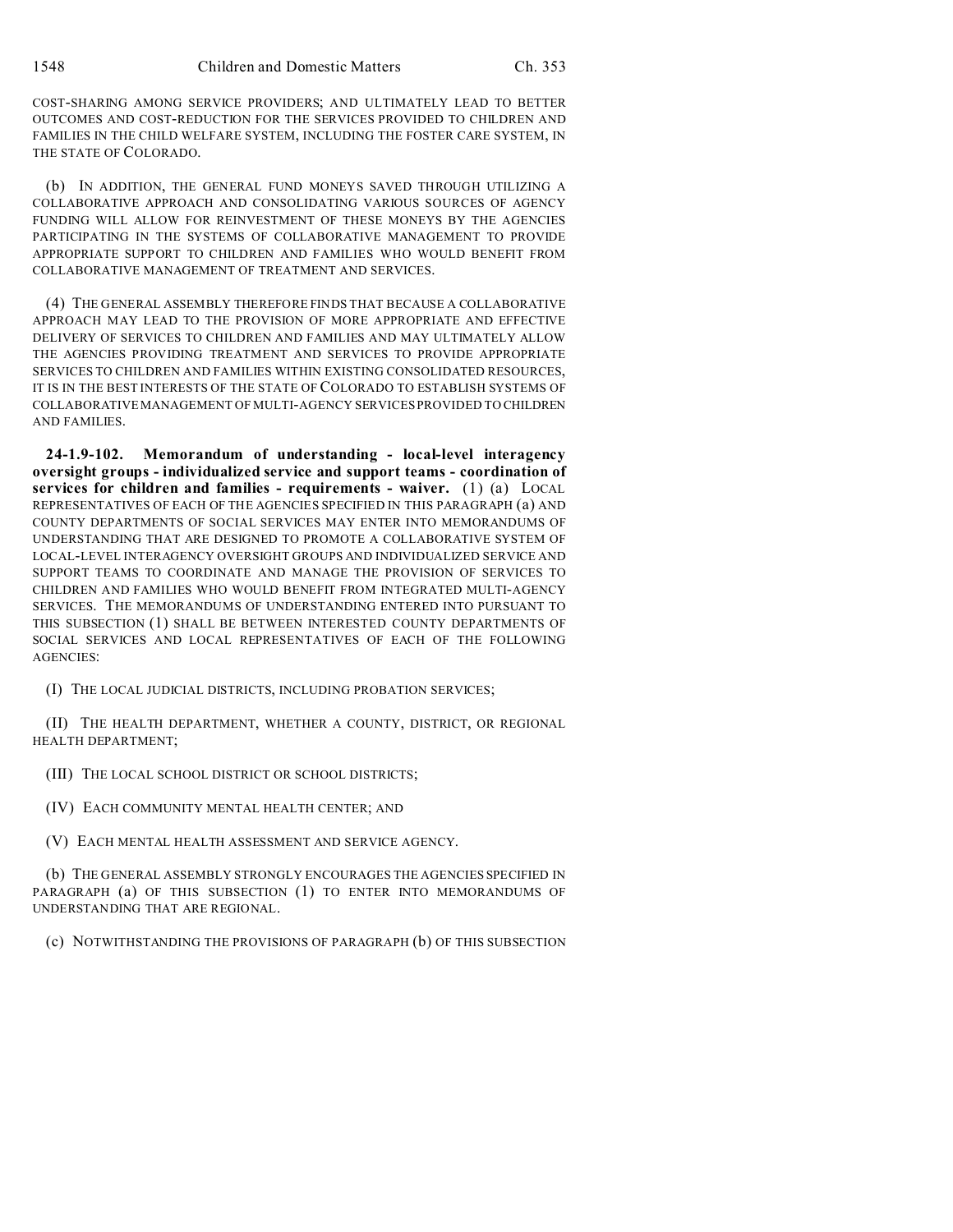(1), THE AGENCIES SPECIFIED IN PARAGRAPH (a) OF THIS SUBSECTION (1) MAY ENTER INTO MEMORANDUMS OF UNDERSTANDING INVOLVING ONLY ONE OR MORE COUNTY DEPARTMENTS OF SOCIAL SERVICES, NOT NECESSARILY BY REGION, AS MAY BE APPROPRIATE TO ENSURE THE EFFECTIVENESS OF LOCAL-LEVEL INTERAGENCY OVERSIGHT GROUPS AND INDIVIDUALIZED SERVICE AND SUPPORT TEAMS IN THE COUNTY OR COUNTIES.

(d) IN DEVELOPING THE MEMORANDUMS OF UNDERSTANDING, THE GENERAL ASSEMBLY STRONGLY ENCOURAGES THE PARTIES TO THE MEMORANDUMS OF UNDERSTANDING SPECIFIED IN PARAGRAPH (a) OF THIS SUBSECTION (1) TO SEEK INPUT, SUPPORT, AND COLLABORATION FROM KEY STAKEHOLDERS IN THE PRIVATE AND NON-PROFIT SECTOR, AS WELL AS PARENT ADVOCACY OR FAMILY ADVOCACY ORGANIZATIONS THAT REPRESENT FAMILY MEMBERS OR CAREGIVERS OF CHILDREN WHO WOULD BENEFIT FROM MULTI-AGENCY SERVICES.

(e) NOTHING SHALL PRECLUDE THE AGENCIES SPECIFIED IN PARAGRAPH (a) OF THIS SUBSECTION (1) FROM INCLUDING PARTIES IN ADDITION TO THE AGENCIES SPECIFIED IN PARAGRAPH (a) OF THIS SUBSECTION (1) IN THE MEMORANDUMS OF UNDERSTANDING DEVELOPED FOR PURPOSES OF THIS SECTION.

(2) (a) EACH MEMORANDUM OF UNDERSTANDING ENTERED INTO SHALL INCLUDE, BUT IS NOT LIMITED TO, THE REQUIREMENTS SPECIFIED IN PARAGRAPHS (b) TO (j) OF THIS SUBSECTION (2). ON OR BEFORE OCTOBER 1, 2004, UTILIZING MONEYS IN THE PERFORMANCE INCENTIVE CASH FUND CREATED IN SECTION 26-5-105.5 (3.2) (a), C.R.S., THE STATE DEPARTMENT OF HUMAN SERVICES, IN CONJUNCTION WITH THE JUDICIAL DEPARTMENT, SHALL DEVELOP AND MAKE AVAILABLE TO THE PARTIES SPECIFIED IN PARAGRAPH (a) OF SUBSECTION (1) OF THIS SECTION, A MODEL MEMORANDUM OF UNDERSTANDING BASED ON THE REQUIREMENTS SPECIFIED IN PARAGRAPHS (b) TO (j) OF THIS SUBSECTION (2).

(b) **Identification of services and funding sources.** THE MEMORANDUM OF UNDERSTANDING SHALL SPECIFY THE LEGAL RESPONSIBILITIES AND FUNDING SOURCES OF EACH PARTY TO THE MEMORANDUM OF UNDERSTANDING SPECIFIED IN PARAGRAPH (a) OF SUBSECTION (1) OF THIS SECTION AS THOSE RESPONSIBILITIES AND FUNDING SOURCES RELATE TO CHILDREN AND FAMILIES WHO WOULD BENEFIT FROM INTEGRATED MULTI-AGENCY SERVICES, INCLUDING THE IDENTIFICATION OF THE SPECIFIC SERVICES THAT MAY BE PROVIDED. SPECIFIC SERVICES THAT MAY BE PROVIDED MAY INCLUDE, BUT ARE NOT LIMITED TO: PREVENTION, INTERVENTION, AND TREATMENTSERVICES;FAMILY PRESERVATION SERVICES; FAMILY STABILIZATION SERVICES; OUT-OF-HOME PLACEMENT SERVICES; SERVICES FOR CHILDREN AT IMMINENT RISK OF OUT-OF-HOME PLACEMENT; PROBATION SERVICES; SERVICES FOR CHILDREN WITH MENTAL ILLNESS; PUBLIC ASSISTANCE SERVICES; MEDICAL ASSISTANCE SERVICES; CHILD WELFARE SERVICES; AND ANY ADDITIONAL SERVICES WHICH THE PARTIES DEEM NECESSARY TO IDENTIFY.

(c) **Definition of the population to be served.** THE MEMORANDUM OF UNDERSTANDING SHALL INCLUDE A FUNCTIONAL DEFINITION OF "CHILDREN AND FAMILIES WHO WOULD BENEFIT FROM INTEGRATED MULTI-AGENCY SERVICES".

(d) **Creation of an oversight group.** THE MEMORANDUM OF UNDERSTANDING SHALL CREATE A LOCAL-LEVEL INTERAGENCY OVERSIGHT GROUP AND IDENTIFY THE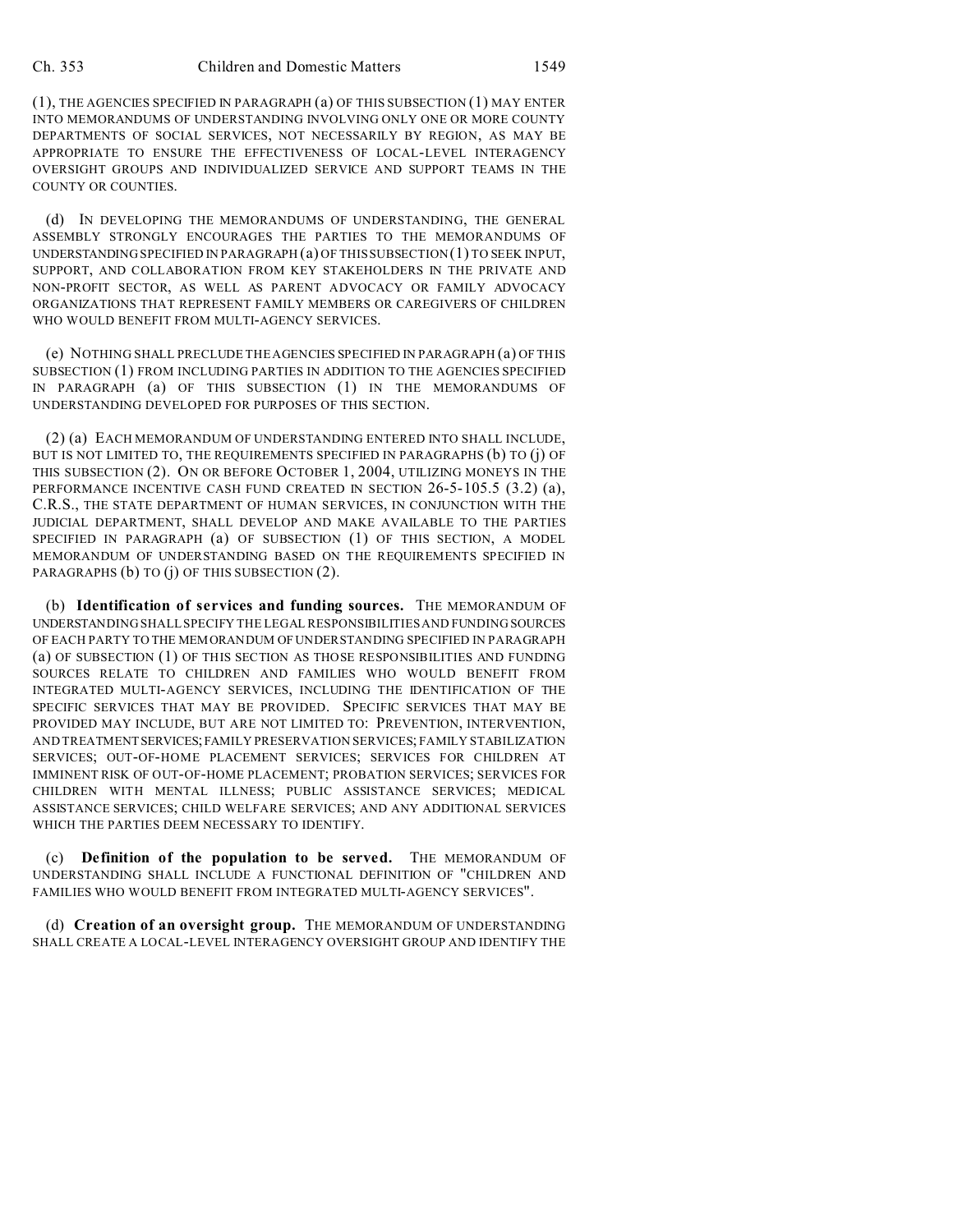OVERSIGHT GROUP'S MEMBERSHIP REQUIREMENTS, PROCEDURES FOR SELECTION OF OFFICERS, PROCEDURES FOR RESOLVING DISPUTES BY A MAJORITY VOTE OF THOSE MEMBERS AUTHORIZED TO VOTE, AND PROCEDURES FOR ESTABLISHING ANY NECESSARY SUBCOMMITTEES OF THE INTERAGENCY OVERSIGHT GROUP. EACH INTERAGENCY OVERSIGHT GROUP SHALL INCLUDE A LOCAL REPRESENTATIVE OF EACH PARTY TO THE MEMORANDUM OF UNDERSTANDING SPECIFIED IN PARAGRAPH (a) OF SUBSECTION (1) OF THIS SECTION, EACH OF WHOM SHALL BE A VOTING MEMBER OF THE INTERAGENCY OVERSIGHT GROUP. IN ADDITION, THE INTERAGENCY OVERSIGHT GROUP MAY INCLUDE, BUT IS NOT LIMITED TO, THE FOLLOWING ADVISORY NONVOTING MEMBERS:

(I) REPRESENTATIVES OF INTERESTED LOCAL PRIVATE SECTOR ENTITIES; AND

(II) FAMILY MEMBERS OR CAREGIVERS OF CHILDREN WHO WOULD BENEFIT FROM INTEGRATED MULTI-AGENCY SERVICES OR CURRENT OR PREVIOUS CONSUMERS OF INTEGRATED MULTI-AGENCY SERVICES.

(e) **Establishment of collaborative management processes.** THE MEMORANDUM OF UNDERSTANDING SHALL REQUIRE THE INTERAGENCY OVERSIGHT GROUP TO ESTABLISH COLLABORATIVE MANAGEMENT PROCESSES TO BE UTILIZED BY INDIVIDUALIZED SERVICE AND SUPPORT TEAMS AUTHORIZED PURSUANT TO PARAGRAPH (f) OF THIS SUBSECTION (2) WHEN PROVIDING SERVICES TO CHILDREN AND FAMILIES SERVED BY THE PARTIES TO THE MEMORANDUM OF UNDERSTANDING. THE COLLABORATIVE MANAGEMENT PROCESSES REQUIRED TO BE ESTABLISHED BY THE INTERAGENCY OVERSIGHT GROUP SHALL ADDRESS RISK-SHARING, RESOURCE-POOLING, PERFORMANCE EXPECTATIONS, OUTCOME-MONITORING, AND STAFF-TRAINING, AND SHALL BE DESIGNED TO DO THE FOLLOWING:

(I) REDUCE DUPLICATION AND ELIMINATE FRAGMENTATION OFSERVICES PROVIDED TO CHILDREN OR FAMILIES WHO WOULD BENEFIT FROM INTEGRATED MULTI-AGENCY SERVICES;

(II) INCREASE THE QUALITY, APPROPRIATENESS, AND EFFECTIVENESS OF SERVICES DELIVERED TO CHILDREN OR FAMILIES WHO WOULD BENEFIT FROM INTEGRATED MULTI-AGENCY SERVICES TO ACHIEVE BETTER OUTCOMES FOR THESE CHILDREN AND FAMILIES; AND

(III) ENCOURAGE COST-SHARING AMONG SERVICE PROVIDERS.

(f) **Authorization to create individualized service and support teams.** THE MEMORANDUM OF UNDERSTANDING SHALL INCLUDE AUTHORIZATION FOR THE INTERAGENCY OVERSIGHT GROUP TO ESTABLISH INDIVIDUALIZED SERVICE AND SUPPORT TEAMS TO DEVELOP A SERVICE AND SUPPORT PLAN AND TO PROVIDE SERVICES TO CHILDREN AND FAMILIES WHO WOULD BENEFIT FROM INTEGRATED MULTI-AGENCY SERVICES.

(g) **Authorization to contribute resources and funding.** THE MEMORANDUM OF UNDERSTANDING SHALL SPECIFY THAT EACH PARTY TO THE MEMORANDUM OF UNDERSTANDING SPECIFIED IN PARAGRAPH (a) OF SUBSECTION (1) OF THIS SECTION HAS THE AUTHORITY TO CONTRIBUTE TIME, RESOURCES, AND FUNDING TO SOLVE PROBLEMS IDENTIFIED BY THE LOCAL-LEVEL INTERAGENCY OVERSIGHT GROUP IN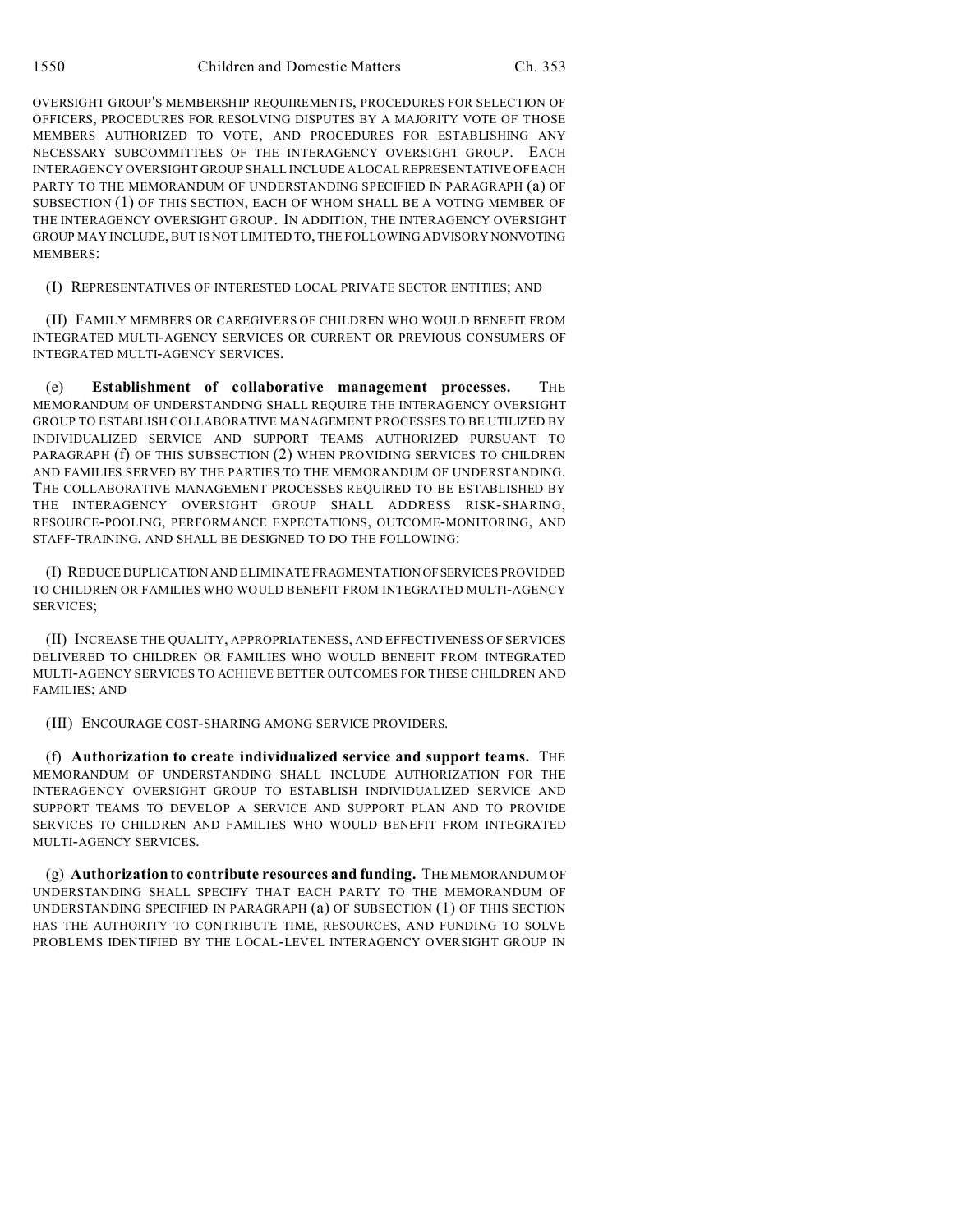ORDER TO CREATE A SEAMLESS, COLLABORATIVE SYSTEM OF DELIVERING MULTI-AGENCY SERVICES TO CHILDREN AND FAMILIES, UPON APPROVAL BY THE HEAD OR DIRECTOR OF EACH AGENCY OR DEPARTMENT SPECIFIED IN PARAGRAPH (a) OF SUBSECTION (1) OF THIS SECTION.

(h) **Reinvestment of moneys saved to serve additional children and families.** (I) THE MEMORANDUM OF UNDERSTANDING SHALL REQUIRE THE INTERAGENCY OVERSIGHT GROUP TO CREATE A PROCEDURE, SUBJECT TO APPROVAL BY THE HEAD OR DIRECTOR OF EACH AGENCY OR DEPARTMENT SPECIFIED IN PARAGRAPH (a) OF SUBSECTION(1) OF THIS SECTION, TO ALLOW ANY MONEYS RESULTING FROM WAIVERS GRANTED BY THE FEDERAL GOVERNMENT AND ANY STATE GENERAL FUND SAVINGS REALIZED AS A RESULT OF THE IMPLEMENTATION OF THE COLLABORATIVE SYSTEM OF MANAGEMENT OF MULTI-AGENCY SERVICES PROVIDED TO CHILDREN AND FAMILIES RELATED TO THE FUNDING SOURCES SPECIFIED BY THE PARTIES TO THE MEMORANDUM OF UNDERSTANDING PURSUANT TO PARAGRAPH (b) OF THIS SUBSECTION (2) TO BE REINVESTED BY THE PARTIES TO THE MEMORANDUM OF UNDERSTANDING TO PROVIDE APPROPRIATE SERVICES TO CHILDREN AND FAMILIES WHO WOULD BENEFIT FROM INTEGRATED MULTI-AGENCY SERVICES, AS SUCH POPULATION IS DEFINED BY THE MEMORANDUM OF UNDERSTANDING PURSUANT TO PARAGRAPH (c) OF THIS SUBSECTION (2).

(II) A COUNTY THAT HAS IMPLEMENTED A COLLABORATIVE MANAGEMENTPROCESS FOR SERVICES TO CHILDREN AND FAMILIES, WHICH SERVICES ARE NOT INCLUDED AS SERVICES TO BE PROVIDED TO CHILDREN AND FAMILIES WHO WOULD BENEFIT FROM INTEGRATED MULTI-AGENCY SERVICES IN THE MEMORANDUM OF UNDERSTANDING PURSUANT TO PARAGRAPH (b) OF THIS SUBSECTION (2), AND THAT UNDERSPENDS THE GENERAL FUND PORTION OF ITS CAPPED OR TARGETED ALLOCATION MAY USE THE GENERAL FUND PORTION OF ITS CAPPED OR TARGETED ALLOCATION FOR PROVISION OF EXISTING SERVICES FOR SUCH CHILDREN AND FAMILIES IN THE COUNTY.

(i) **Performance-based measures.** THE MEMORANDUM OF UNDERSTANDING SHALL INCLUDE A PROVISION STATING WHETHER THE PARTIES TO THE MEMORANDUM OF UNDERSTANDING WILL ATTEMPT TO MEET PERFORMANCE MEASURES SPECIFIED BY THE DEPARTMENT OF HUMAN SERVICES AND ELEMENTS OF COLLABORATIVE MANAGEMENT, AS DEFINED BY RULE OF THE STATE BOARD OF HUMAN SERVICES. IF THE PARTIES TO THE MEMORANDUM OF UNDERSTANDING AGREE TO ATTEMPT TO MEET THE PERFORMANCE MEASURES AND ELEMENTS OF COLLABORATIVE MANAGEMENT, THE MEMORANDUM OF UNDERSTANDING SHALL REQUIRE THE INTERAGENCY OVERSIGHT GROUP TO CREATE A PROCEDURE, SUBJECT TO THE APPROVAL OF THE HEAD OR DIRECTOR OF EACH AGENCY OR DEPARTMENT SPECIFIED IN PARAGRAPH (a) OF SUBSECTION (1) OF THIS SECTION, TO ALLOW ANY INCENTIVE MONEYS RECEIVED BY THE DEPARTMENT OF HUMAN SERVICES AND ALLOCATED PURSUANT TO SECTION 24-1.9-104, TO BE REINVESTED BY THE PARTIES TO THE MEMORANDUM OF UNDERSTANDING TO PROVIDE APPROPRIATE SERVICES TO CHILDREN AND FAMILIES WHO WOULD BENEFIT FROM INTEGRATED MULTI-AGENCY SERVICES, AS SUCH POPULATION IS DEFINED BY THE MEMORANDUM OF UNDERSTANDING PURSUANT TO PARAGRAPH (c) OF THIS SUBSECTION (2).

(j) **Confidentiality compliance.** THE MEMORANDUM OF UNDERSTANDING SHALL INCLUDE A PROVISION SPECIFYING THAT STATE AND FEDERAL LAW CONCERNING CONFIDENTIALITY SHALL BE FOLLOWED AND THAT RECORDS USED OR DEVELOPED BY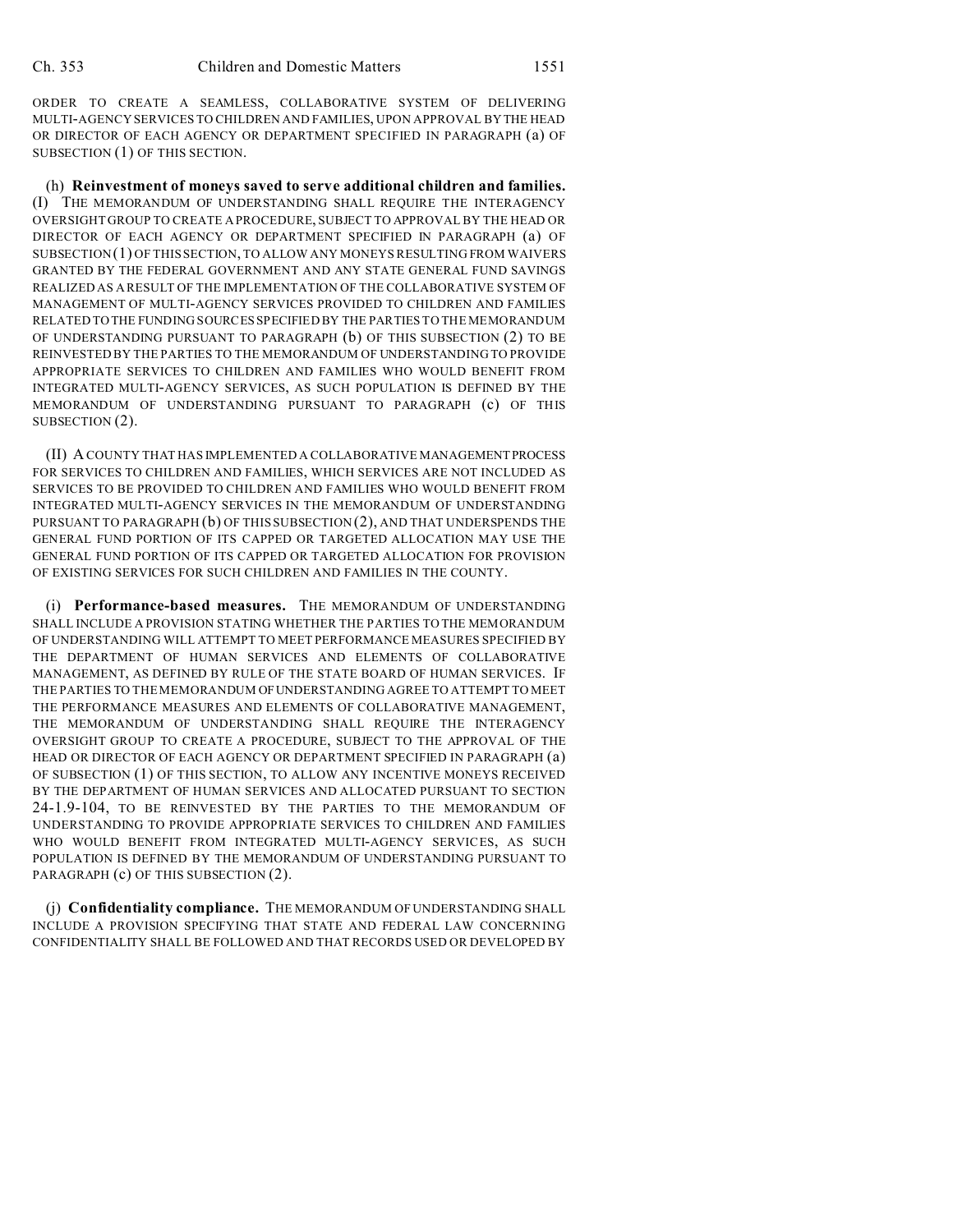THE INTERAGENCY OVERSIGHT GROUP OR ITS MEMBERS OR THE INDIVIDUALIZED SERVICE AND SUPPORT TEAMS THAT RELATE TO A PARTICULAR PERSON ARE TO BE KEPT CONFIDENTIAL AND MAY NOT BE RELEASED TO ANY OTHER PERSON OR AGENCY EXCEPT AS PROVIDED BY LAW.

(3) EACH DEPARTMENT OR DIVISION, SECTION, UNIT, OR AGENCY WITHIN A DEPARTMENT THAT IS A PARTY TO THE MEMORANDUM OF UNDERSTANDING SHALL ENTER INTO THE MEMORANDUM OF UNDERSTANDING AND ALL REVISIONS TO THE MEMORANDUM. REVISIONS TO THE MEMORANDUM SHALL BE DEVELOPED AS NECESSARY TO REFLECT DEPARTMENT REORGANIZATIONS OR STATUTORY CHANGES AFFECTING THE DEPARTMENTS THAT ARE PARTIES TO THE MEMORANDUM.

(4) THE DEPARTMENTS AND AGENCIES THAT PROVIDE OVERSIGHT TO THE PARTIES TO THE MEMORANDUM OF UNDERSTANDING SPECIFIED IN PARAGRAPH (a) OF SUBSECTION (1) OF THIS SECTION ARE AUTHORIZED TO ISSUE WAIVERS OF ANY RULES TO WHICH THE DEPARTMENTS AND AGENCIES ARE SUBJECT AND THAT WOULD PREVENT THE DEPARTMENTS FROM EFFECTIVE IMPLEMENTATION OF THE MEMORANDUMS OF UNDERSTANDING, HOWEVER, THE DEPARTMENTS AND AGENCIES ARE PROHIBITED FROM WAIVING A RULE IN VIOLATION OF FEDERAL LAW OR THAT WOULD COMPROMISE THE SAFETY OF A CHILD.

**24-1.9-103. Reports - executive director review.** (1) COMMENCING JANUARY 1, 2007, AND ON OR BEFORE EACH JANUARY 1 THEREAFTER, EACH INTERAGENCY OVERSIGHT GROUP SHALL PROVIDE A REPORT TO THE EXECUTIVE DIRECTOR OF EACH DEPARTMENT AND AGENCY THAT IS A PARTY TO ANY MEMORANDUM OF UNDERSTANDING ENTERED INTO THAT INCLUDES:

(a) THE NUMBER OF CHILDREN AND FAMILIES SERVED THROUGH THE LOCAL-LEVEL INDIVIDUALIZED SERVICE AND SUPPORT TEAMS AND THE OUTCOMES OF THE SERVICES PROVIDED, INCLUDING A DESCRIPTION OF ANY REDUCTION IN DUPLICATION OR FRAGMENTATION OF SERVICES PROVIDED AND A DESCRIPTION OF ANY SIGNIFICANT IMPROVEMENT IN OUTCOMES FOR CHILDREN AND FAMILIES;

(b) A DESCRIPTION OF ESTIMATED COSTS OF IMPLEMENTING THE COLLABORATIVE MANAGEMENT APPROACH AND ANY ESTIMATED COST-SHIFTING OR COST-SAVINGS THAT MAY HAVE OCCURRED BY COLLABORATIVELY MANAGING THE MULTI-AGENCY SERVICES PROVIDED THROUGH THE INDIVIDUALIZED SERVICE AND SUPPORT TEAMS;

(c) AN ACCOUNTING OF MONEYS THAT WERE REINVESTED IN ADDITIONAL SERVICES PROVIDED TO CHILDREN OR FAMILIES WHO WOULD BENEFIT FROM INTEGRATED MULTI-AGENCY SERVICES DUE TO COST-SAVINGS THAT MAY HAVE RESULTED OR DUE TO MEETING OR EXCEEDING PERFORMANCE MEASURES SPECIFIED BY THEDEPARTMENT OF HUMAN SERVICES AND ELEMENTS OF COLLABORATIVE MANAGEMENT ESTABLISHED BY RULE OF THE STATE BOARD;

(d) A DESCRIPTION OF ANY IDENTIFIED BARRIERS TO THE ABILITY OF THE STATE AND COUNTY TO PROVIDE EFFECTIVE SERVICES TO PERSONS WHO RECEIVED MULTI-AGENCY SERVICES; AND

(e) ANY OTHER INFORMATION RELEVANT TO IMPROVING THE DELIVERY OF SERVICES TO PERSONS WHO WOULD BENEFIT FROM MULTI-AGENCY SERVICES.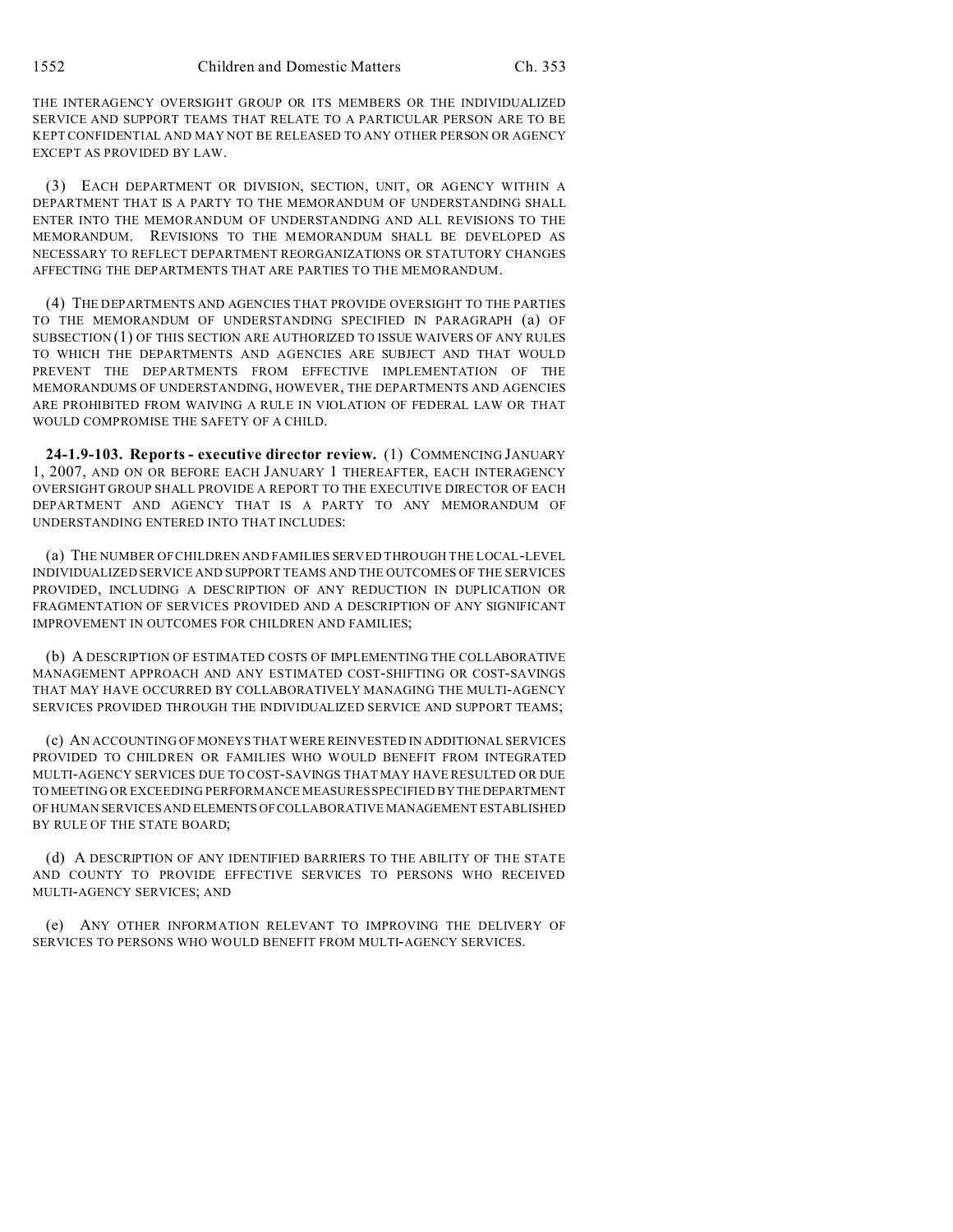#### Ch. 353 Children and Domestic Matters 1553

(2) (a) UTILIZING THE REPORTS CREATED PURSUANT TO SUBSECTION (1) OF THIS SECTION, THE PERSONS SPECIFIED IN PARAGRAPH (b) OF THIS SUBSECTION (2) SHALL MEET AT LEAST ANNUALLY WITH THE GOVERNOR, OR HIS OR HER DESIGNEE, TO REVIEW THE ACTIVITIES AND PROGRESS OF COUNTIES AND AGENCIES ENGAGED IN COLLABORATIVE MANAGEMENT OF MULTI-AGENCY SERVICES PROVIDED TO CHILDREN AND FAMILIES. THE PURPOSE OF THE MEETING SHALL BE TO IDENTIFY BARRIERS ENCOUNTERED IN COLLABORATIVE MANAGEMENT DEVELOPMENT OR IMPLEMENTATION OR REINVESTMENT OF MONEYS AND TO DISCUSS AND EFFECTUATE SOLUTIONS TO THESE BARRIERS TO ACHIEVE GREATER EFFICIENCIES AND BETTER OUTCOMES FOR THE STATE, FOR LOCAL COMMUNITIES, AND FOR PERSONSWHO WOULD BENEFIT FROM MULTI-AGENCY SERVICES.

(b) THE FOLLOWING PERSONS OR THEIR DESIGNEES SHALL ATTEND THE ANNUAL MEETING REQUIRED PURSUANT TO PARAGRAPH (a) OF THIS SUBSECTION (2):

(I) THE COMMISSIONER OF EDUCATION;

(II) A SUPERINTENDENT OF A SCHOOL DISTRICT THAT HAS ENTERED INTO A MEMORANDUM OF UNDERSTANDING AND HAS MET OR EXCEEDED THE PERFORMANCE MEASURES SPECIFIED BY THE DEPARTMENT OF HUMAN SERVICES AND THE ELEMENTS OF COLLABORATIVE MANAGEMENT ESTABLISHED BY RULE OF THE STATE BOARD, AS SUCH SUPERINTENDENT IS SELECTED BY THE COMMISSIONER OF EDUCATION;

(III) A DIRECTOR OF A COUNTY DEPARTMENT OF SOCIAL SERVICES THAT HAS ENTERED INTO A MEMORANDUM OF UNDERSTANDING AND HAS MET OR EXCEEDED THE PERFORMANCE MEASURES SPECIFIED BY THE DEPARTMENT OF HUMAN SERVICES AND THE ELEMENTS OF COLLABORATIVE MANAGEMENT ESTABLISHED BY RULE OF THE STATE BOARD, AS SUCH DIRECTOR IS SELECTED BY THE EXECUTIVE DIRECTOR OF THE DEPARTMENT OF HUMAN SERVICES;

(IV) THE EXECUTIVE DIRECTOR OF THE DEPARTMENT OF HEALTH CARE POLICY AND FINANCING;

(V) THE EXECUTIVE DIRECTOR OF THE DEPARTMENT OF HUMAN SERVICES;

(VI) A DIRECTOR OF A LOCAL MENTAL HEALTH CENTER THAT HAS ENTERED INTO AMEMORANDUM OF UNDERSTANDING AND HAS MET OR EXCEEDED THE PERFORMANCE MEASURES SPECIFIED BY THE DEPARTMENT OF HUMAN SERVICES AND THE ELEMENTS OF COLLABORATIVE MANAGEMENT ESTABLISHED BY RULE OF THE STATE BOARD, AS SUCH DIRECTOR IS SELECTED BY THE EXECUTIVE DIRECTOR OF THE DEPARTMENT OF HUMAN SERVICES;

(VII) A REPRESENTATIVE FROM A STATEWIDE PARENT ADVOCACY OR FAMILY ADVOCACY ORGANIZATION WHO PARTICIPATED IN THE DEVELOPMENT OF A MEMORANDUM OF UNDERSTANDING, AS SUCH REPRESENTATIVE IS SELECTED BY A DIRECTOR OF A COUNTY DEPARTMENT OF SOCIAL SERVICES CHOSEN BY THE STATE DEPARTMENT OF HUMAN SERVICES.

(VIII) THE EXECUTIVE DIRECTOR OF THE DEPARTMENT OF PUBLIC HEALTH AND ENVIRONMENT; AND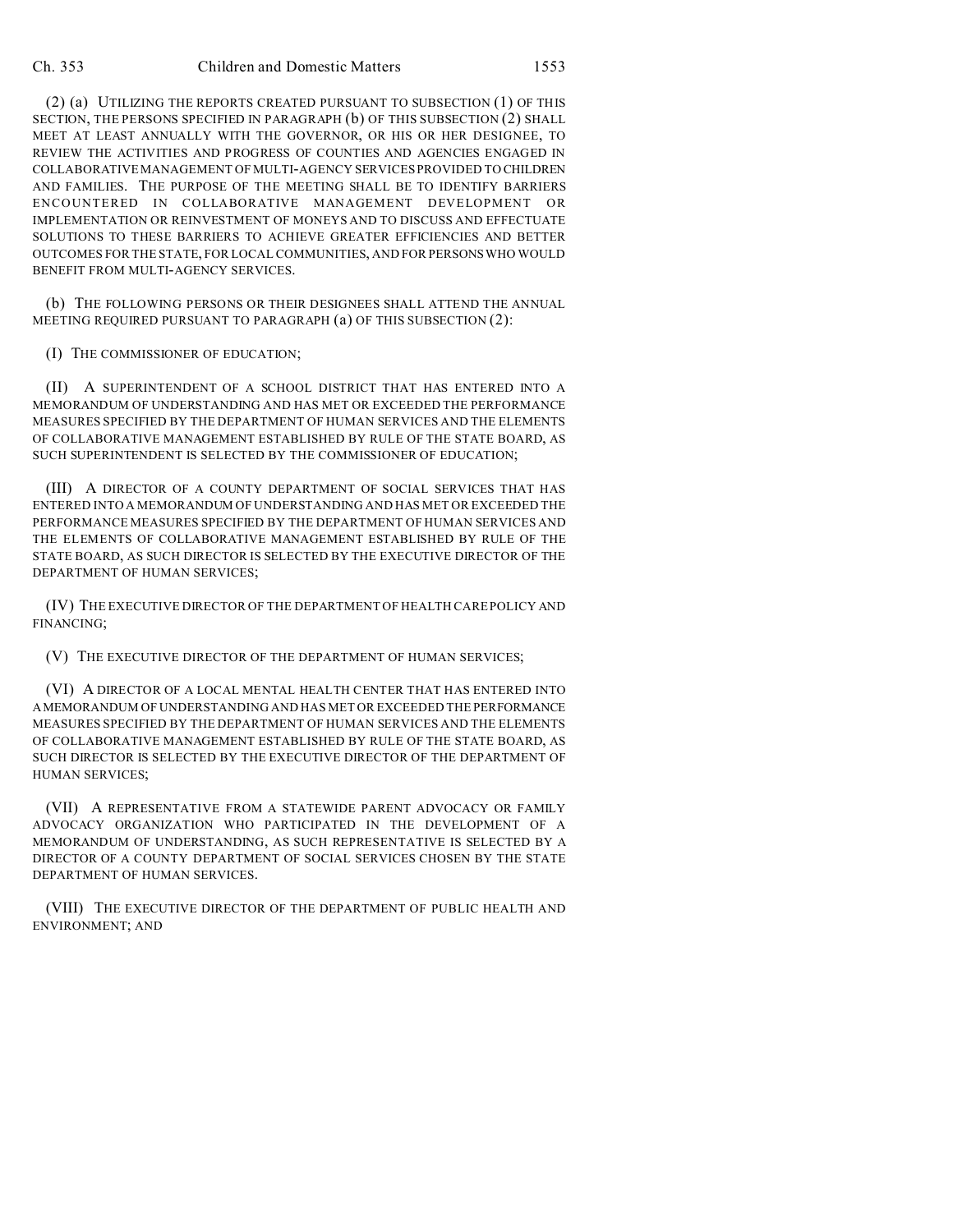# (IX) THE CHIEF JUSTICE OF THE COLORADO SUPREME COURT.

**24-1.9-104. Cash fund - creation - grants, gifts, and donations.** (1) ON JULY 1, 2005, THERE SHALL BE CREATED IN THE STATE TREASURY THE PERFORMANCE-BASED COLLABORATIVE MANAGEMENT INCENTIVE CASH FUND, WHICH SHALL BE REFERRED TO IN THIS SECTION AS THE "FUND". THE MONEYS IN THE FUND SHALL BE SUBJECT TO ANNUAL APPROPRIATION BY THE GENERAL ASSEMBLY TO THE DEPARTMENT OF HUMAN SERVICESFOR STATE FISCAL YEAR 2005-06 AND EACH FISCAL YEAR THEREAFTER. ON JULY 1, 2006 THE STATE TREASURER SHALL TRANSFER THE MONEYS IN THE PERFORMANCE INCENTIVE CASH FUND CREATED PURSUANT TO SECTION 26-5-105.5 (3.2) (a), C.R.S., TO THE FUND. IN ADDITION, ON JULY 1, 2006, THE STATE TREASURER SHALL TRANSFER THE MONEYS REMAINING IN THE FAMILY STABILIZATION SERVICES FUND CREATED PURSUANT TO SECTION 19-1-125,C.R.S., TO THE FUND. THE FUND SHALL ALSO CONSIST OF MONEYS RECEIVED FROM DOCKET FEES IN CIVIL ACTIONS AS SPECIFIED IN SECTION 13-32-101 (1) (a), C.R.S.

(2) THE EXECUTIVE DIRECTOR OF THE DEPARTMENT OF HUMAN SERVICES IS AUTHORIZED TO ACCEPT AND EXPEND ON BEHALF OF THE STATE ANY GRANTS, GIFTS, OR DONATIONS FROM ANY PRIVATE OR PUBLIC SOURCE FOR THE PURPOSES OF THIS SECTION. ALL PRIVATE AND PUBLIC FUNDS RECEIVED THROUGH GRANTS, GIFTS, OR DONATIONS SHALL BE TRANSMITTED TO THE STATE TREASURER, WHO SHALL CREDIT THE SAME TO THE FUND IN ADDITION TO MONEYS CREDITED PURSUANT TO SUBSECTION (1) OF THIS SECTION AND ANY MONEYS THAT MAY BE APPROPRIATED TO THE FUND DIRECTLY BY THE GENERAL ASSEMBLY. ALL INVESTMENT EARNINGS DERIVED FROM THE DEPOSIT AND INVESTMENT OF MONEYS IN THE FUND SHALL REMAIN IN THE FUND AND SHALL NOT BE TRANSFERRED OR REVERT TO THE GENERAL FUND OF THE STATE OR ANY OTHER FUND AT THE END OF ANY FISCAL YEAR.

(3) (a) ON AND AFTER JULY 1, 2005, THE EXECUTIVE DIRECTOR OF THE DEPARTMENT OF HUMAN SERVICES SHALL ALLOCATE THE MONEYS IN THE FUND TO PROVIDE INCENTIVES TO PARTIES TO A MEMORANDUM OF UNDERSTANDING WHO HAVE AGREED TO PERFORMANCE-BASED COLLABORATIVE MANAGEMENT PURSUANT TO SECTION 24-1.9-102 (2) (i) AND WHO HAVE SUCCESSFULLY IMPLEMENTED THE ELEMENTS OF COLLABORATIVE MANAGEMENT SPECIFIED BY RULE OF THE STATE BOARD AND ALSO MET OR EXCEEDED THE PERFORMANCE MEASURES SPECIFIED BY THE DEPARTMENT OF HUMAN SERVICES. THE INCENTIVES SHALL BE USED TO PROVIDE SERVICES TO CHILDREN AND FAMILIES WHO WOULD BENEFIT FROM INTEGRATED MULTI-AGENCY SERVICES, AS SUCH POPULATION IS DEFINED BY THE MEMORANDUM OF UNDERSTANDING PURSUANT TO SECTION 24-1.9-102 (2) (c).

(b) FOR PURPOSES OF ALLOCATING INCENTIVE MONEYS IN THE FUND PURSUANT TO THIS SUBSECTION (3), THE EXECUTIVE DIRECTOR OF THE DEPARTMENT OF HUMAN SERVICES SHALL SUBMIT AN ACCOUNTING OF MONEYS IN THE FUND AVAILABLE FOR INCENTIVES AND A PROPOSAL FOR THE ALLOCATION OF INCENTIVE MONEYS TO THE STATE BOARD OF HUMAN SERVICES FOR REVIEW AND APPROVAL PRIOR TO THE ALLOCATION OF THE MONEYS. THE STATE BOARD OF HUMAN SERVICES SHALL APPROVE THE PROPOSAL NOT LATER THAN THIRTY DAYS AFTER RECEIPT OF THE PROPOSAL FROM THE EXECUTIVE DIRECTOR OF THE DEPARTMENT OF HUMAN SERVICES.

**SECTION 2.** 26-5-105.5 (3.2), Colorado Revised Statutes, is amended BY THE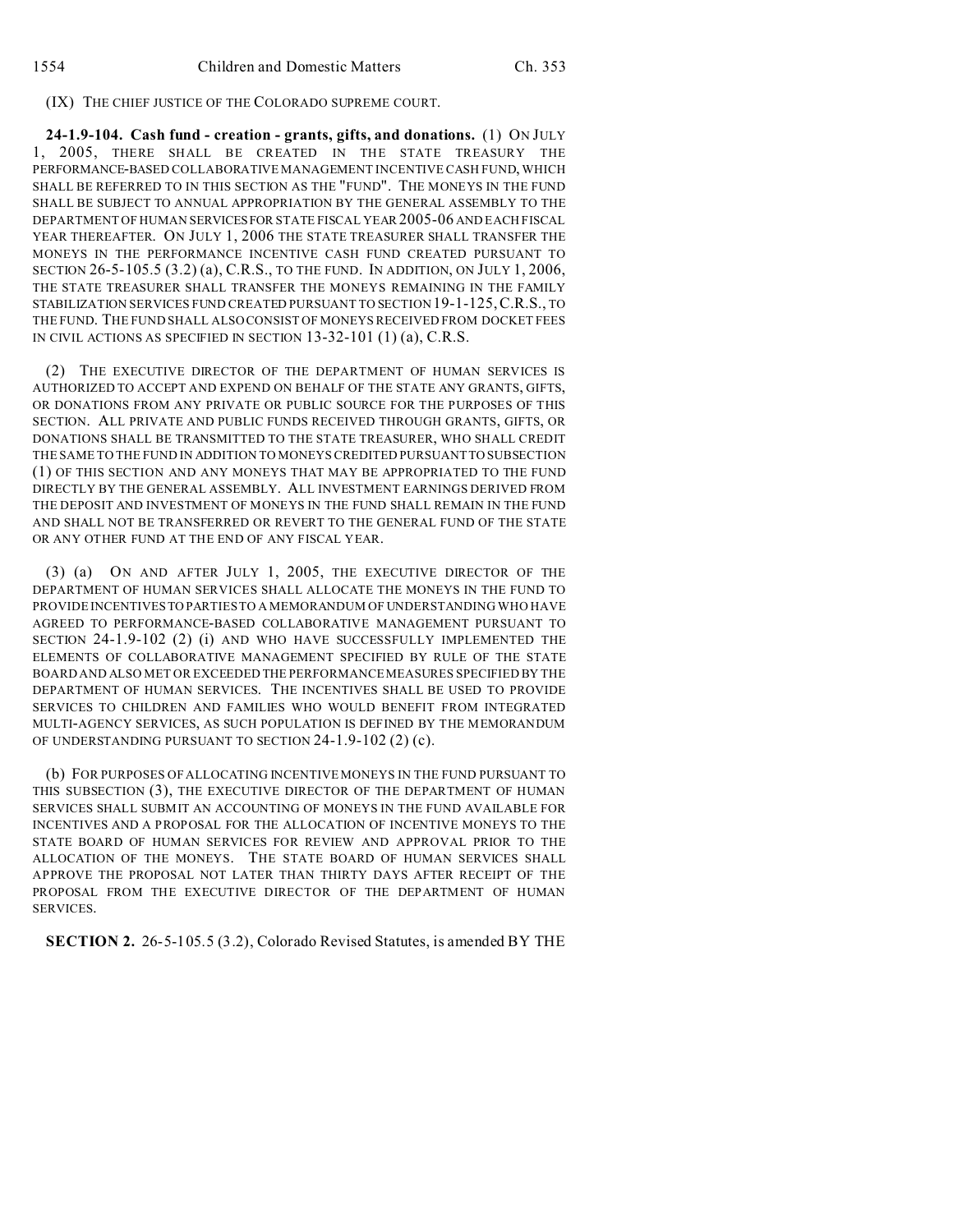### ADDITION OF A NEW PARAGRAPH to read:

**26-5-105.5. State department integrated care management program - county performance agreements - authorized - performance incentive cash fund created - repeal.** (3.2) (c) THIS SUBSECTION (3.2) IS REPEALED, EFFECTIVE JULY 1, 2006, AND ON JULY 1, 2006, THE STATE TREASURER SHALL TRANSFER THE MONEYS IN THE PERFORMANCE INCENTIVE CASH FUND TO THE PERFORMANCE-BASED COLLABORATIVE MANAGEMENT INCENTIVE CASH FUND CREATED PURSUANT TO SECTION 24-1.9-104, C.R.S.

**SECTION 3.** 19-1-125 (2), Colorado Revised Statutes, is amended BY THE ADDITION OF A NEW PARAGRAPH to read:

**19-1-125. Family stabilization services - repeal.** (2) (d) (I) THIS SUBSECTION (2) IS REPEALED, EFFECTIVE JULY 1, 2006.

(II) ON JULY 1, 2006, THE STATE TREASURER SHALL TRANSFER ALL OF THE MONEYS IN THE FAMILY STABILIZATION SERVICES FUND TO THE PERFORMANCE-BASED COLLABORATIVE MANAGEMENT INCENTIVE CASH FUND CREATED PURSUANT TO SECTION 24-1.9-104, C.R.S.

(III) ON JULY 1, 2005, THE MONEYS CREDITED BY THE STATE TREASURER TO THE FAMILY STABILIZATION SERVICES FUND PURSUANT TO PARAGRAPH (a) OF THIS SUBSECTION (2) WHICH ARE NOT TRANSMITTED TO THE PERFORMANCE INCENTIVE CASH FUND PURSUANT TO PARAGRAPH (b) OF THIS SUBSECTION (2) SHALL BE TRANSMITTED TO THE STATE TREASURER FOR DEPOSIT IN THE PERFORMANCE-BASED COLLABORATIVE MANAGEMENT INCENTIVE CASH FUND CREATED IN SECTION 24-1.9-104, C.R.S.

**SECTION 4.** 13-32-101 (1) (a), Colorado Revised Statutes, is amended to read:

**13-32-101. Docket fees in civil actions - judicial stabilization cash fund support registry fund created.** (1) At the time of first appearance in all civil actions and special proceedings in all courts of record, except in the supreme court and the court of appeals, and except in the probate proceedings in the district court or probate court of the city and county of Denver, and except as provided in subsection (2) of this section and in sections 13-32-103 and 13-32-104, there shall be paid in advance the total docket fees, as follows:

(a) By the petitioner in a proceeding for dissolution of marriage, legal separation, or declaration of invalidity of marriage and by the petitioner in an action for a declaratory judgment concerning the status of marriage, prior to July 1, 2003, a fee of ninety dollars, and, on or after July 1, 2003, a fee of one hundred thirty dollars; fifteen dollars of such fee shall be transmitted to the state treasurer for deposit in the Colorado children's trust fund, created in section 19-3.5-106, C.R.S., and, for fiscal years 2002-03 and 2003-04, the remainder shall be transmitted to the state general fund. On and after July 1, 2004, BUT PRIOR TO JULY 1, 2006, the remaining one hundred fifteen dollars of the fee shall be transmitted to the state treasurer for deposit in the family stabilization services fund, created in section 19-1-125, C.R.S.; AND, ON AND AFTER JULY 1, 2006, THE REMAINING ONE HUNDRED FIFTEEN DOLLARS OF THE FEE SHALL BE TRANSMITTED TO THE STATE TREASURER FOR DEPOSIT IN THE